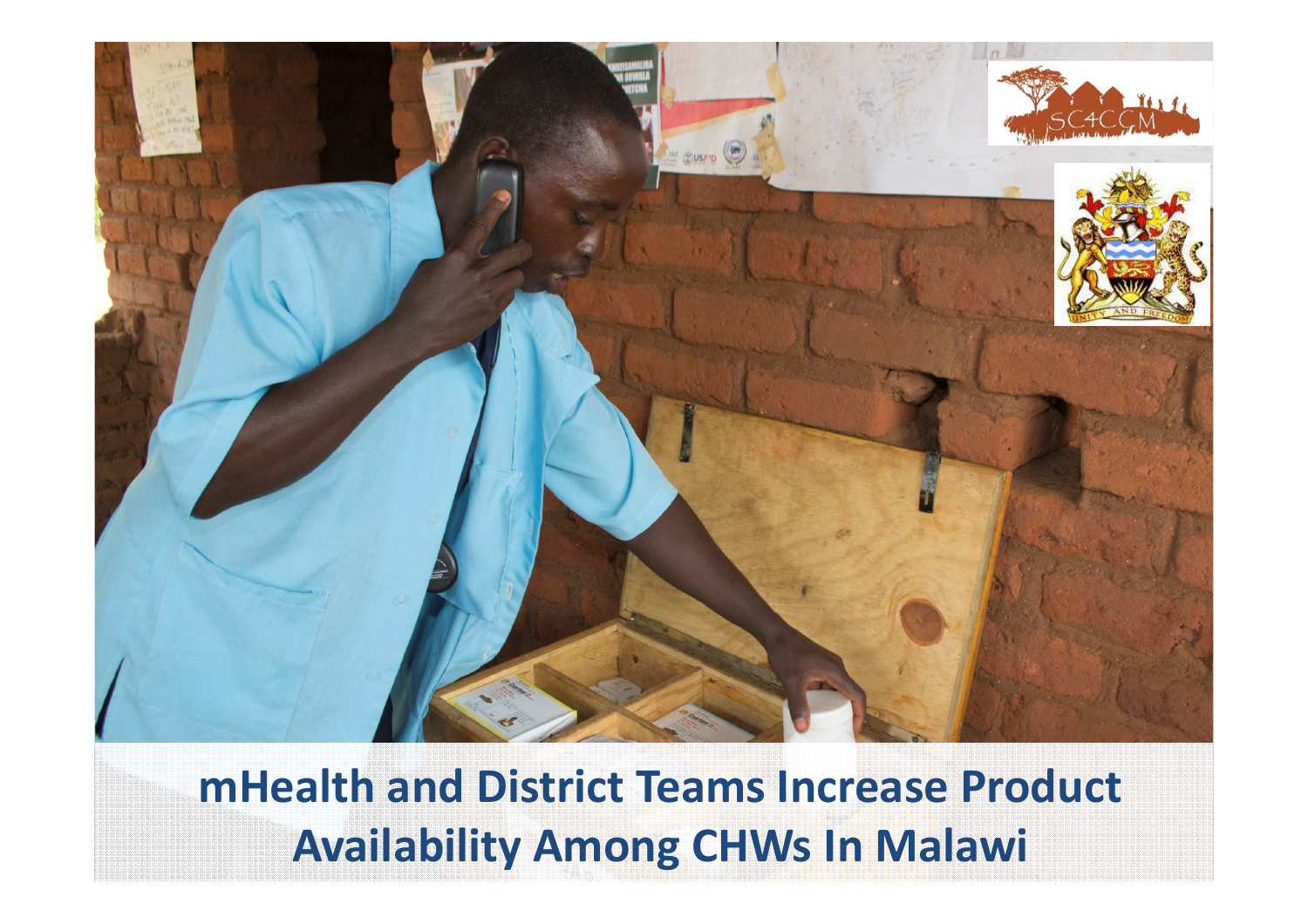## **Malawi iCCM Program Overview**

- iCCM nationwide strategy initiated in Malawi in 2008
- • Service provided by CHWs – called Heath Surveillance Assistants (HSAs)
- • HSAs are one of the lowest cadre in Malawi Civil Service - paid by MOH
- Target for implementation is HSAs in hard to reach areas - >8km from HC
- Coverage in 2014 is over 84%
- • Leadership by MoH-IMCI Unit and operationalized at **Districts**
- Conditions Malaria, Pneumonia, and Diarrhea
- Supply chain commodities for  $\text{iCCM} \text{ACTs}$ , zinc and  $\text{CPS}$  and sotrimovazale (transitioning to amovagillin) ORS and cotrimoxazole (transitioning to amoxycillin)

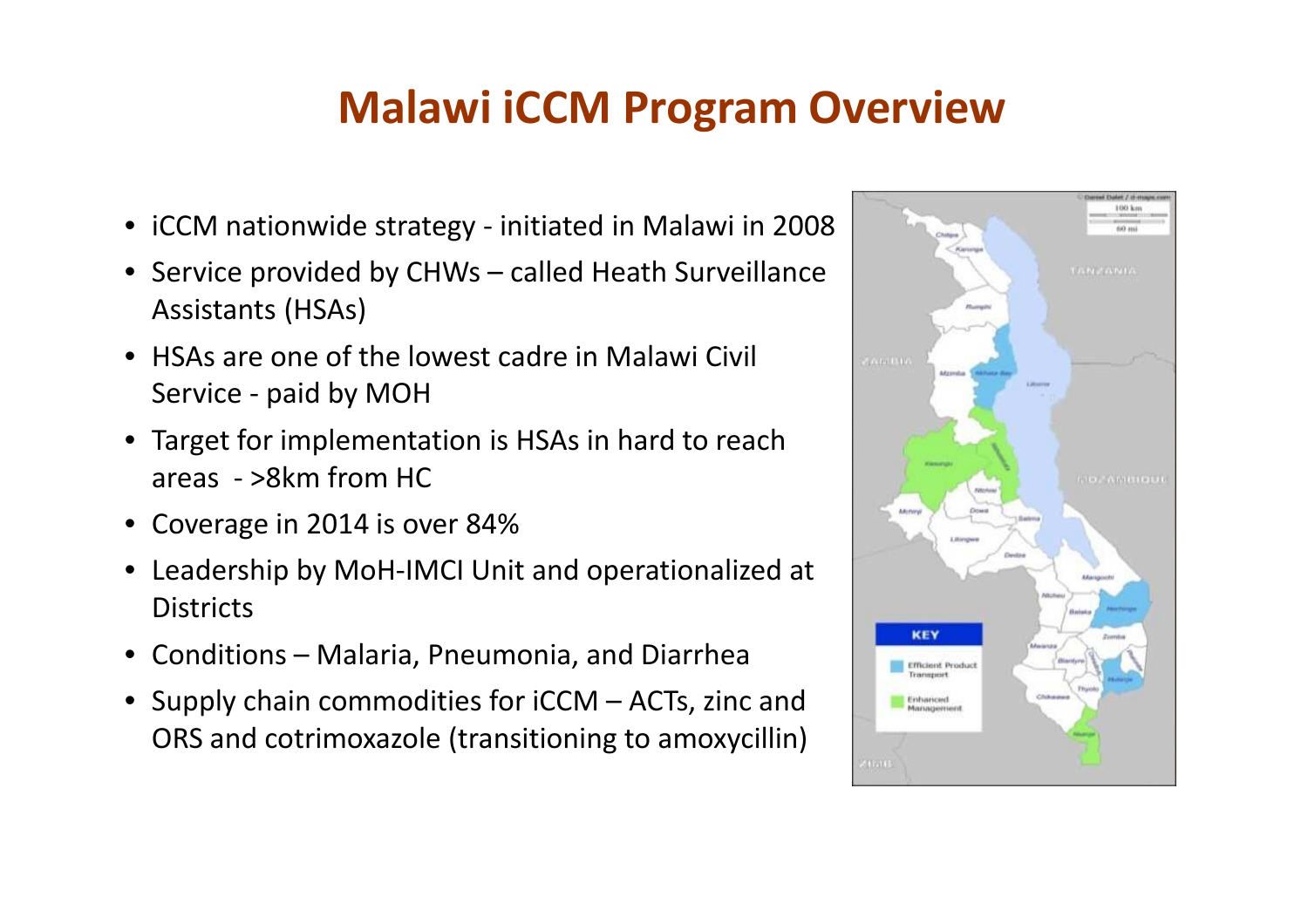## **Problem Statement**

- •Poor availability of medicines
- •Irrational drug management process
- $\bullet$ Supply chain only reached health facility level
- • Lack of visibility of HSA logistics data due to lowreporting rates and poor movement of data
- • Lack of coordination in drug management at all levels
- • Weak linkages between community and health facilities



#### **Key Quantitative Baseline Assessment Data 2010**

- •**27% of HSAs** who manage health products had four CCM tracer drugs<sup>\*</sup> in stock on day of visit
- •**43% HSAs** submitting reports that contain logistics data to HC
- •**14% of HCs** reported passing HSA information to higher levels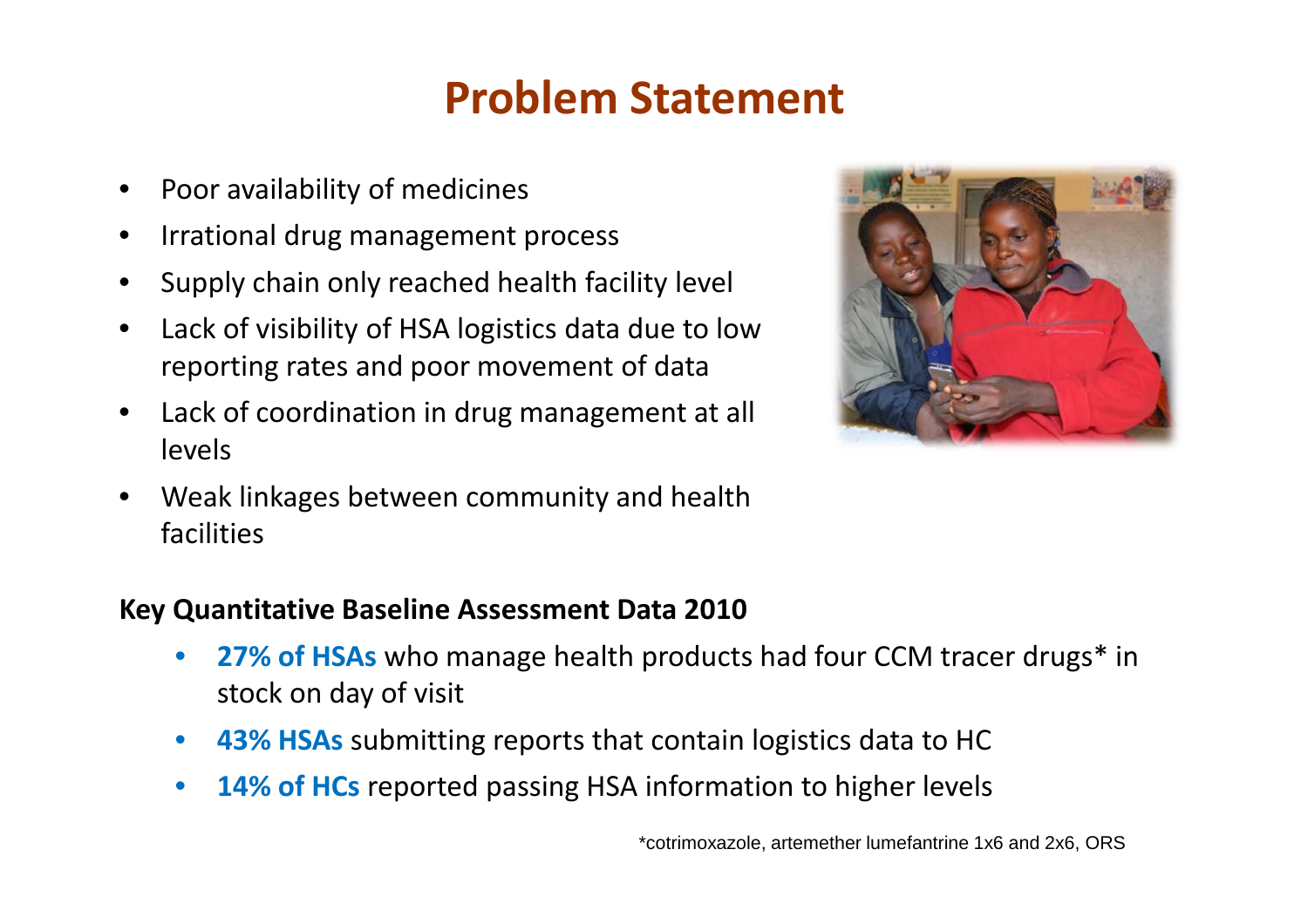# **Quantification / Coordination / Procurement**

- MOH conducts regular annual integrated quantification
	- Most CCM products are considered under essential medicines
	- Malaria products are considered with other malaria products
- Quantification results are submitted to parliament for budgeting purposes the results of this are often unknown
- Most CCM products in recent years have been procured by different donors and projects sometimes targeting certain products or geographic areas – there is little coordination or sharing of information around this.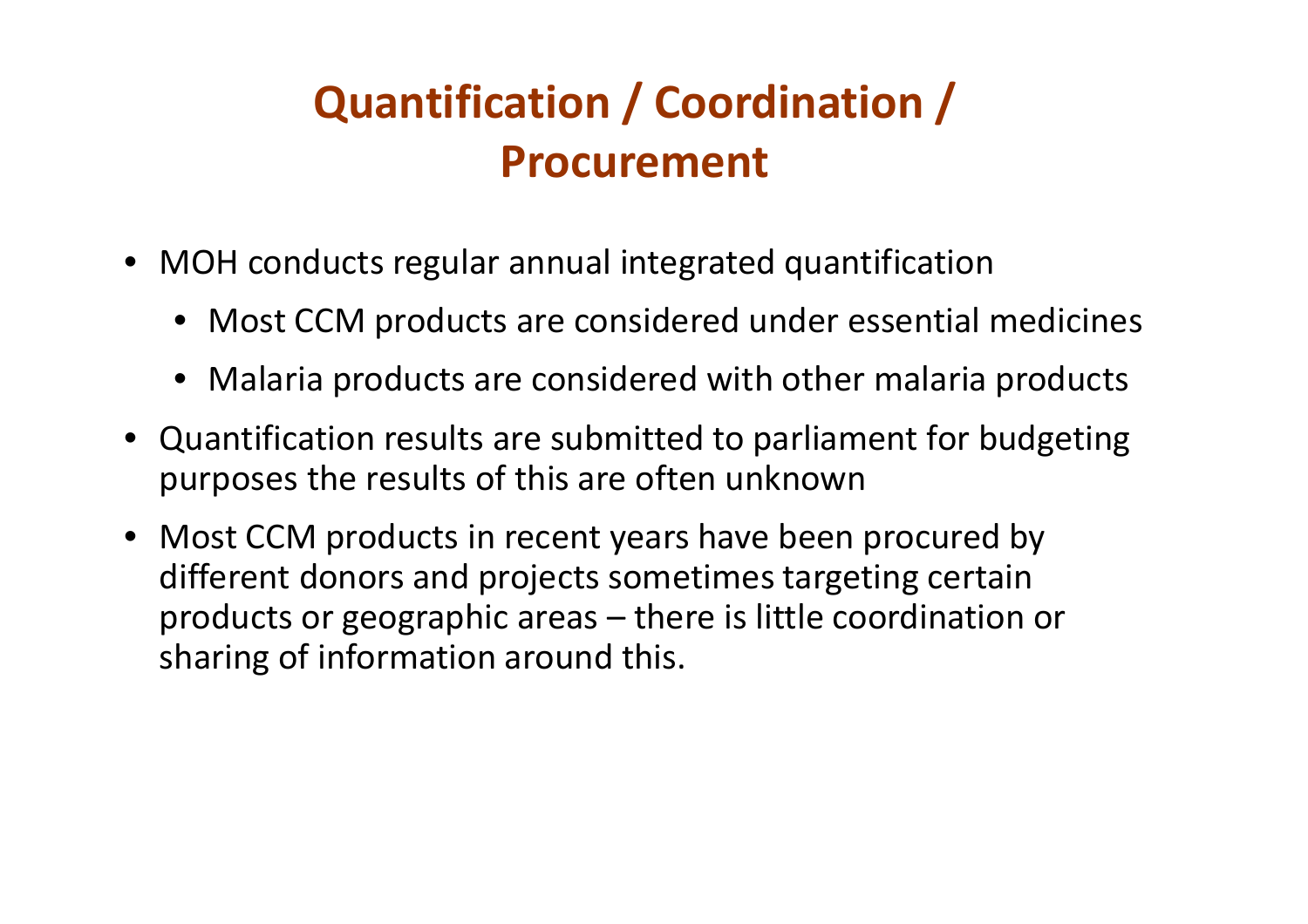## **Product and Data Flow**

**cStock**, a mHealth supply chain management tool, addresses data visibility challenges and streamlines the process of resupply



#### **cStock Highlights**

- CHWs text **stock on hand data** to cStock at the end of the month, replacing manual resupply forms
- The cStock database automatically **calculates the resupply quantity** and sends **via SMS** to the HC Pharmacy, saving them time
- HC sends text message to CHWs via cStockwhen their **order is ready** for pick-up, preventing unnecessary trips to the HC
- CHWs text cStock **receipt** confirmations, ensuring accurate record keeping
- District and Central levels **monitor resupply and stock levels** through SMS alerts and a performance dashboard, enabling proactive action when needed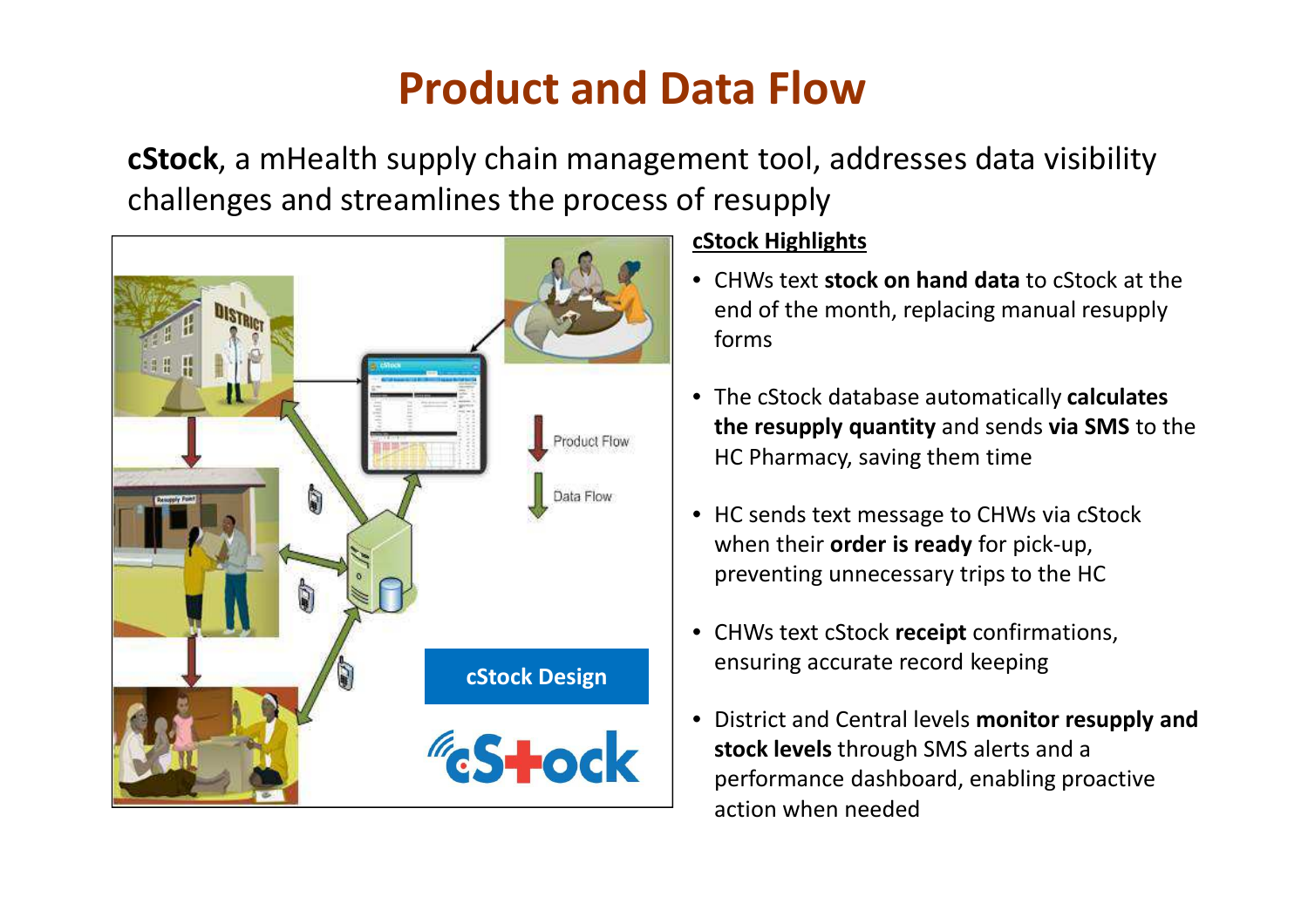## **Effective People**

**District Product Availability Teams (DPATs)** encourage teamwork and motivation to use data and coordinate to improve supply chain performance.

#### **Enhanced Management (EM)**

#### **Performance Plan**

- Supply chain performance indicators and targets
- District and HC staff use cStock data and resupply worksheets to track performance
- Formal recognition system to drive SC performance
- Management diaries used to track issues and actions taken

#### **DPAT / HPAT Meetings**

- Quarterly District Meetings with District pharmacy technicians, coordinators and CHW supervisors
- Monthly HC Meetings with CHW supervisors , Drug Store in Charge, CHWs
- Topics discussed include
	- Performance plans & recognition
	- Reporting timeliness and completeness
	- Stock management , expiries & overstocks, and product availability

#### **cStock Data**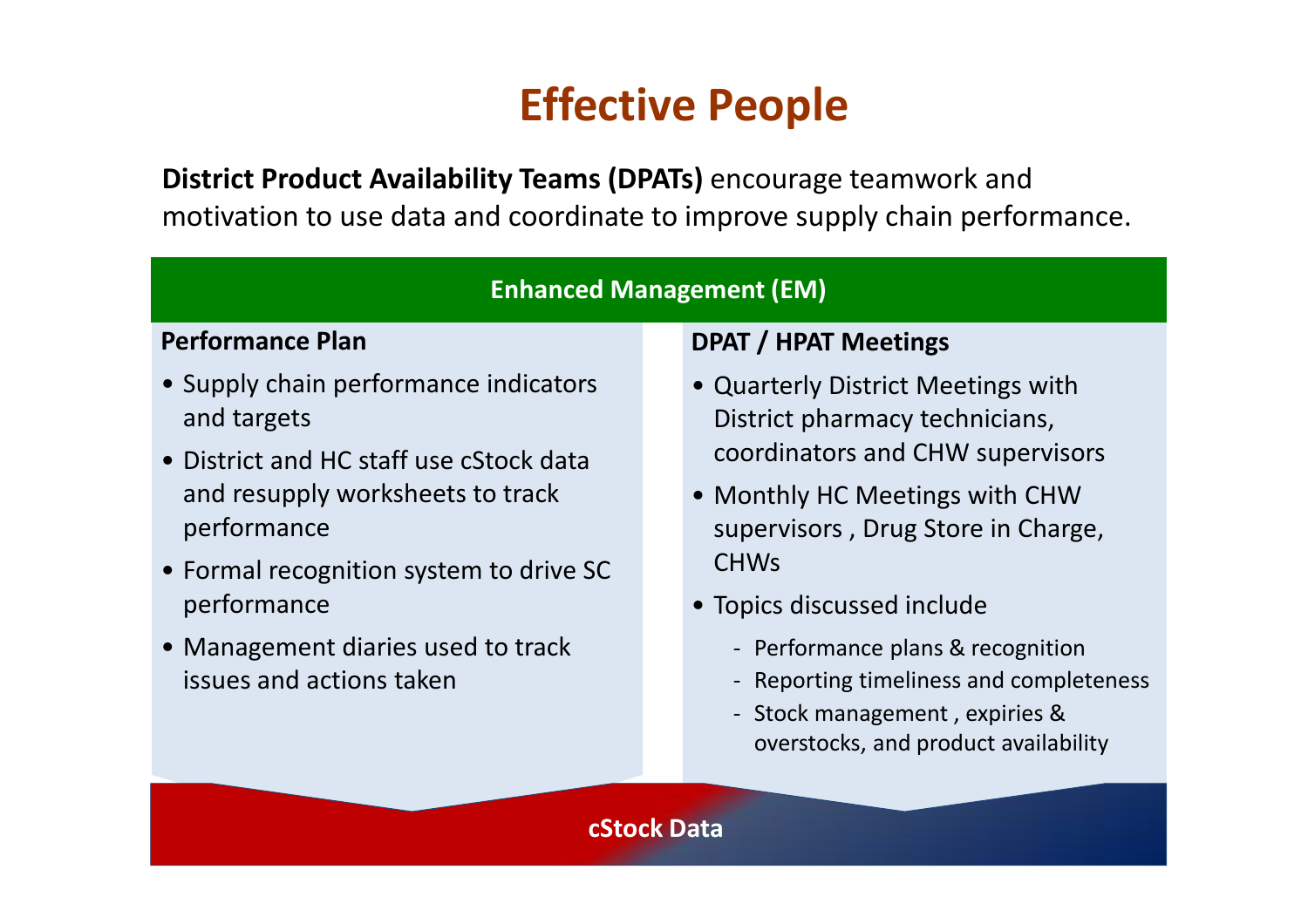# **Evaluation of Pilot (6 districts) 2013**

By targeting **product flow, data flow and effective people** for the community health supply chain, Malawi saw quantifiable improvements across the board.



| <b>DPAT Results</b><br>$\checkmark$ 84% of CHW supervisors report DPAT meetings<br>were held          | $\checkmark$ | <b>cStock Results</b><br>94% of CHWs use cStock for requesting<br>products           |
|-------------------------------------------------------------------------------------------------------|--------------|--------------------------------------------------------------------------------------|
| 96% of CHW supervisors report conducting a<br><b>HPAT</b> meeting                                     | $\checkmark$ | 91% of Drug Store in Charges use cStock to<br>determine by how much to resupply CHWs |
| $\checkmark$ 100% of District & CHW Supervisors reported<br>finding product availability teams useful |              | 56% of CHW supervisors use cStock data for<br>performance monitoring                 |
| FGDs: "these meetings have enhanced our<br>relationship with the in-charge," (Kasungu HSA)            | $\checkmark$ | All district coordinators use cStock for planning<br>and coordination                |

**Districts with cStock plus DPATs performed better than districts with cStock only**

- $\checkmark$ Reporting rates in EM group were **10% higher** than other districts: >90% compared to >80%
- $\checkmark$ Completeness of reporting in EM groups was on average **13%** higher
- HCs in EM group took on average **7.6 days** to respond after a request compared to 13.5 days.

**Product Availability Results**

\*cotrimoxazole, LA 1x6, LA 2x6, ORS

 s **62% of CHWs** had the 4 tracer drugs\* in stock day of visit (compared to 27% BL)CHWs in EM districts using cStock had **14% fewer stock outs or low stocks** than non-intervention districts